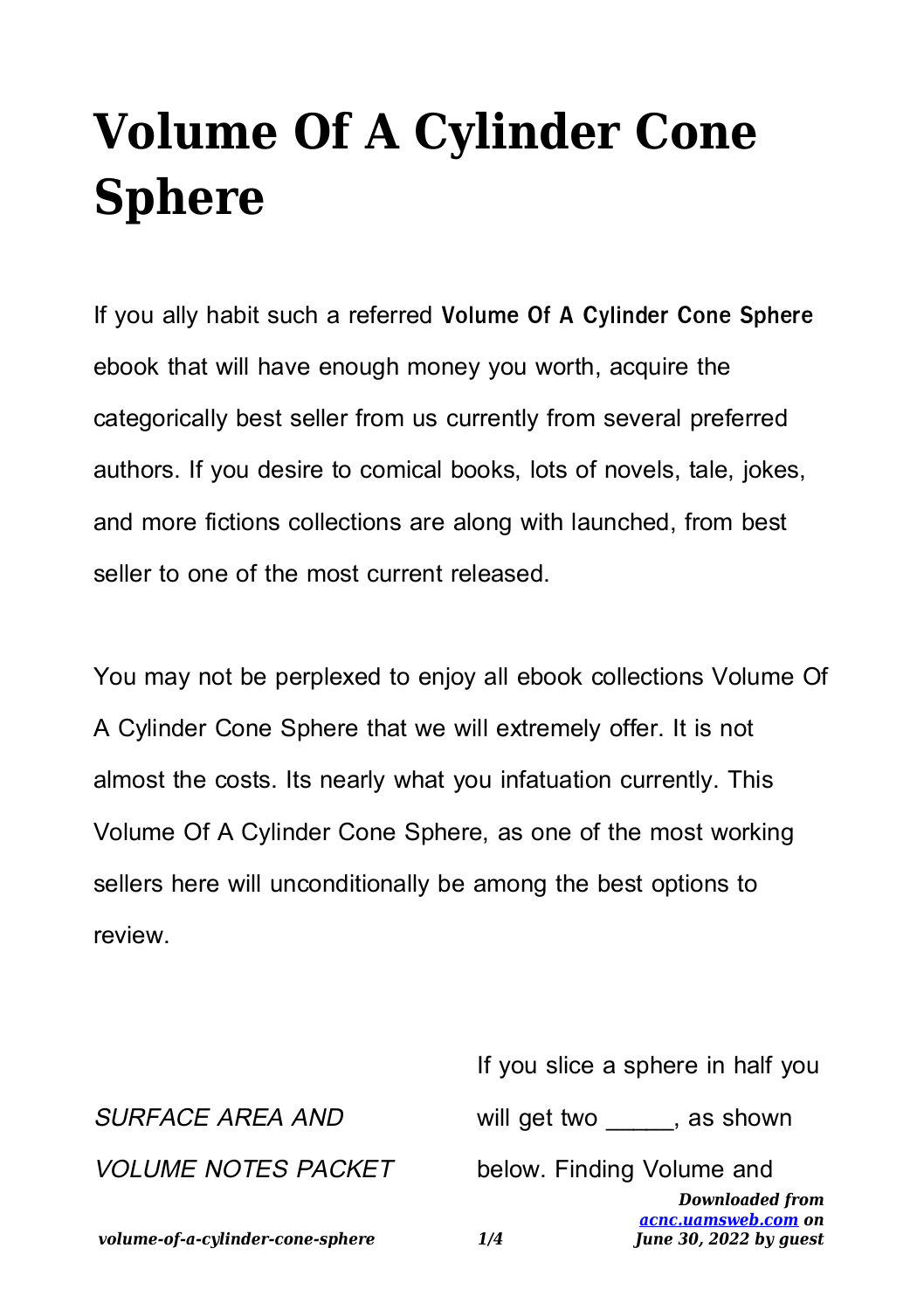Surface Area of Cylinders The base of a cylinder is a circle. The volume of a cylinder is calculated by multiplying the area of the base by the height of the cylinder. The formula for calculating the volume of a cylinder is:  $=$  2

COMSOL Multiphysics Programming Reference **Manual** 

4 | CONTENTS model.geom() . . . . . . . . . . . . . . . . . . . . . . . . . . . . . . . . . . . . . . . 98

2 \*P59017A0228\* - Edexcel

Jan 10, 2019 · 15 The total surface area of a solid hemisphere is equal to the curved surface area of a

cylinder. The radius of the hemisphere is r cm. The radius of the cylinder is twice the radius of the hemisphere. Given that volume of hemisphere : volume of cylinder  $= 1$  : m find the value of m.  $m =$  (Total for Question 15 is 4 marks) Pearson Edexcel International GCSE Tuesday 21 May 2019 May 22, 2019 · Volume of cone = 1 3 U2h Curved surface area of cone = UO U O h Volume of prism = area of cross section u length cross section length Volume of cylinder = U2h Curved surface area of cylinder = 2 UK U h Volume of sphere = 4 3 U3 Surface area of sphere  $= 4$  U2 U \*P58365A0324\* 3

*volume-of-a-cylinder-cone-sphere 2/4*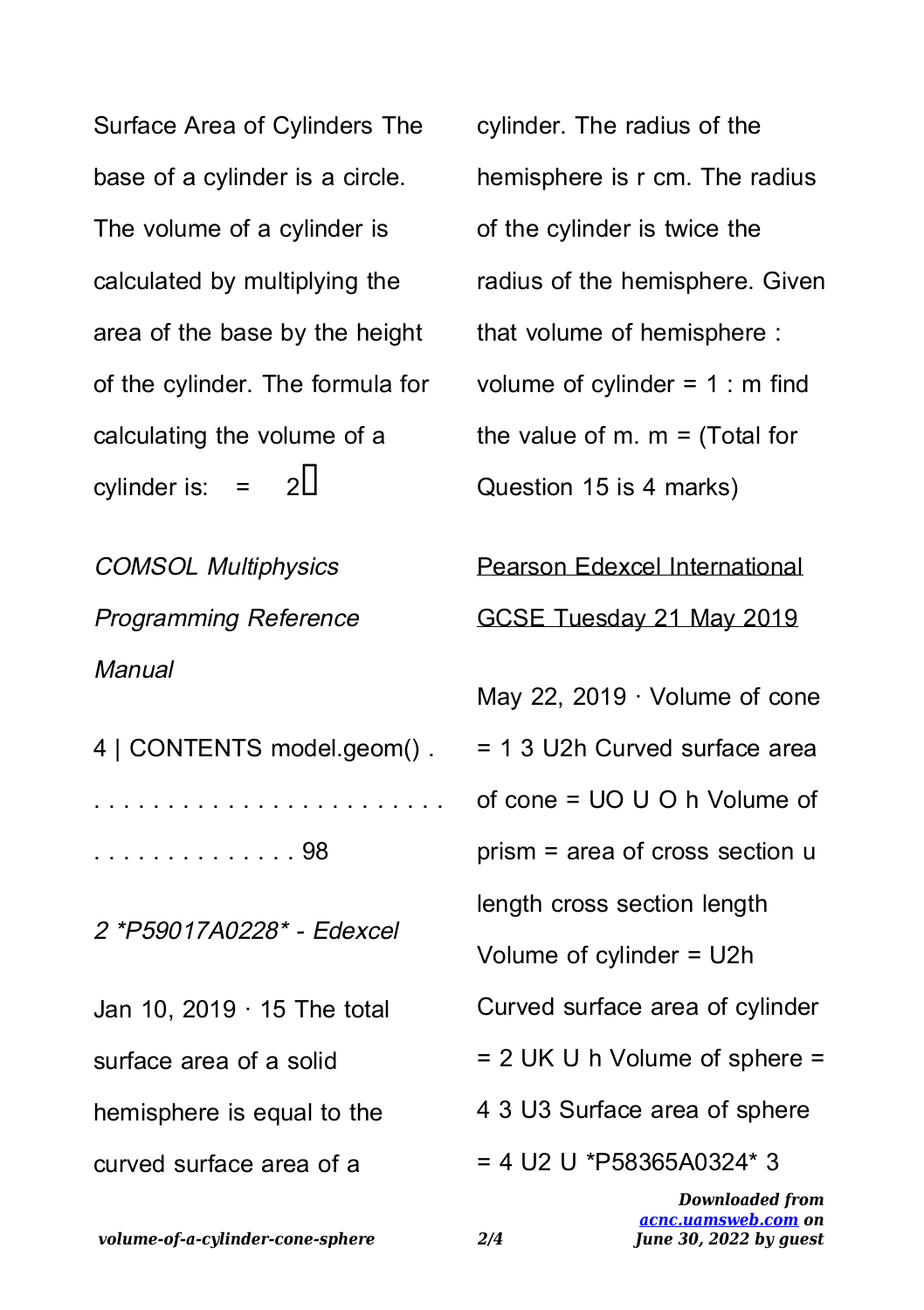Turn over DO NOT WRITE IN THIS AREA DO NOT WRITE IN THIS …

**Finding the Volume of Rectangular Prisms VOL 1 - Math Antics**

Find the volume of each cylinder by multiplying the area of the 'base' times the length the base has been extended. (Use 3.14 for Pi and don't forget about the units!) ... Find the volume of each sphere or cone using the formulas given. (Use 3.14 for Pi,

**Related Rates Worksheet - University of Manitoba**

A funnel in the shape of an inverted cone is 30 cm deep and has a diameter across the top ... For a sphere,  $V =$  and S V is volume, S is surface area and r is the radius of the balloon. Calculus 1500 page 2 13. The radius of a right circular cylinder is increasing at the rate of 4 crn/sec but its total surface area remains constant at  $\frac{600}{\text{cm}}$ 

GCSE Maths Revision notes 2020/2021 - S-cool

*Downloaded from [acnc.uamsweb.com](http://acnc.uamsweb.com) on June 30, 2022 by guest* Cylinder (curved surface)  $2\Box$  rh Cone (curved surface)  $\Box$  rl Sphere (surface area)  $4\Box$  r2 Volume Cube Length3 Cuboid Length x Width x Height Prism Area of cross-section x Length Cylinder Sphere Cone All copyright and publishing rights